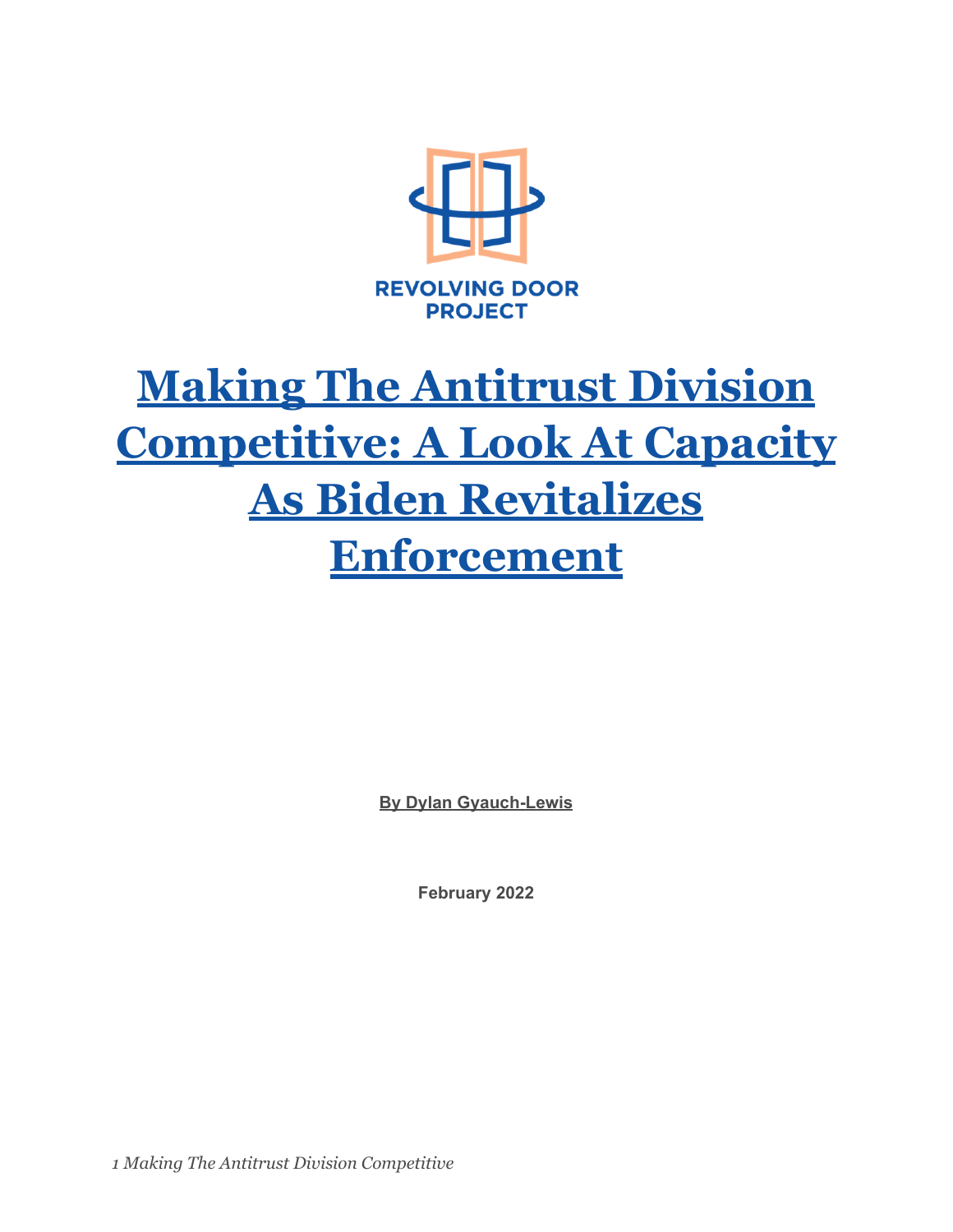# *Table of Contents*

| <b>Introduction</b>                 | 3  |
|-------------------------------------|----|
| <b>Capacity</b>                     | 4  |
| <b>Impact on Operations</b>         | 10 |
| <b>The Consequences of Capacity</b> | 13 |
| <b>Moving Forward</b>               | 15 |
| <b>Conclusion</b>                   | 17 |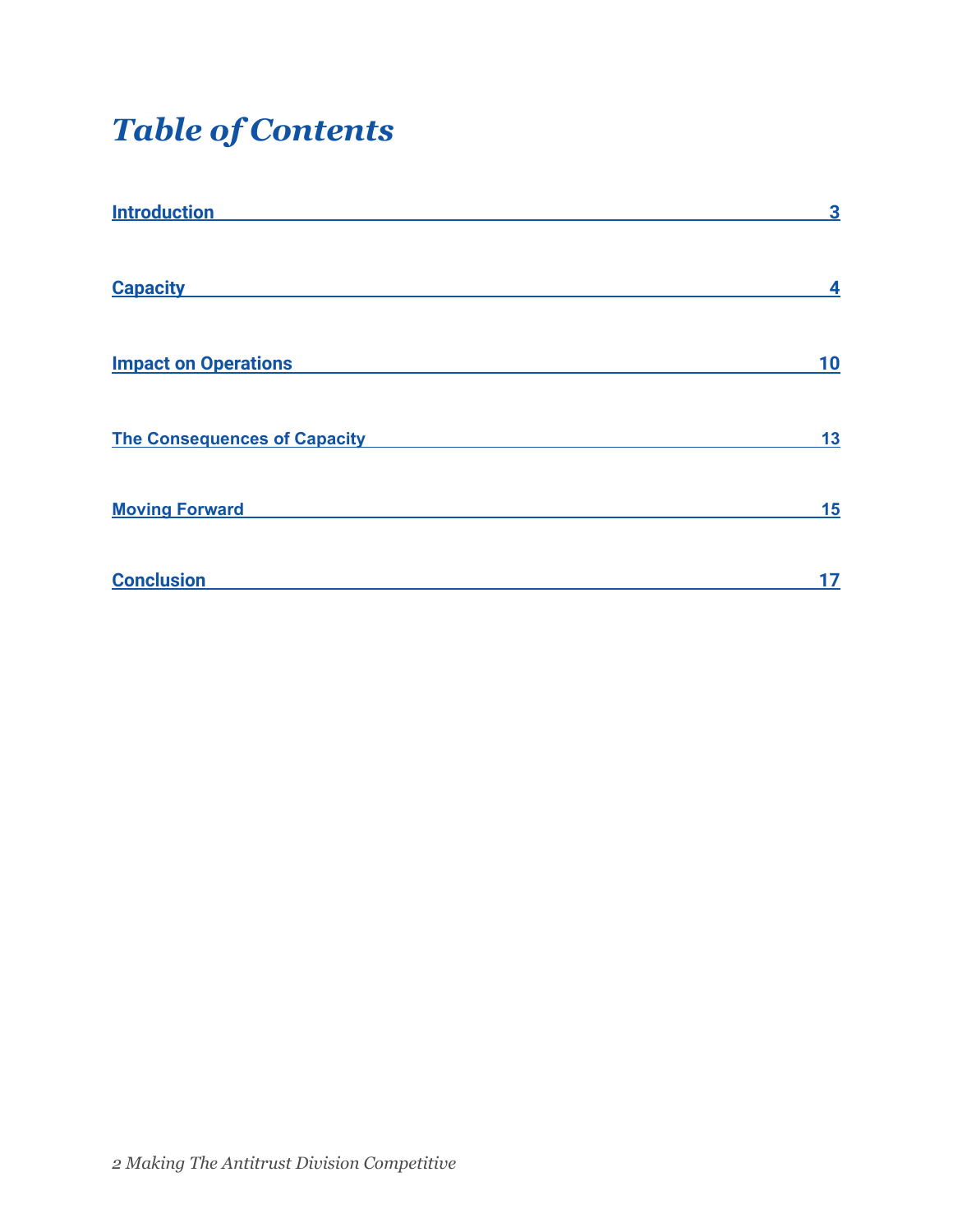### <span id="page-2-0"></span>*Introduction*

The Department of Justice's **[Antitrust](https://www.justice.gov/atr/about-division) Division** (ATR) is, along with the **[Federal](https://www.ftc.gov/about-ftc) Trade** [Commission](https://www.ftc.gov/about-ftc) (FTC), the primary regulator of antitrust law and is responsible for ensuring markets' competitiveness. In that capacity, it investigates corporate consolidation and allegations of collusion and anticompetitive practices that undermine the free market. ATR is also responsible for supervising mergers and acquisitions to ensure that companies cannot establish monopolies. While both ATR and the FTC share this objective, the two divide jurisdiction based on [industry.](https://www.ftc.gov/tips-advice/competition-guidance/guide-antitrust-laws/enforcers) ATR also investigates and prosecutes criminal antitrust violations.

Consistent with President Biden's [executive](https://www.whitehouse.gov/briefing-room/presidential-actions/2021/07/09/executive-order-on-promoting-competition-in-the-american-economy/) order calling for a reversal of the trend of industry consolidation, "which constrain[s] the growth and dynamism of our economy, impair[s] the creation of high-quality jobs, and threaten[s] America's economic standing in the world," the administration has moved to revitalize antitrust enforcement to "combat the excessive concentration of industry, the abuses of market power, and the harmful effects of monopoly and monopsony."

The Antitrust Division is currently headed by Assistant Attorney General [Jonathan](https://www.justice.gov/atr/staff-profile/meet-assistant-attorney-general) Kanter, who, along with Lina [Khan](https://www.ftc.gov/about-ftc/biographies/lina-m-khan) at the FTC, Rohit [Chopra](https://www.consumerfinance.gov/about-us/the-bureau/about-director/) at the Consumer Financial Protection Bureau, and Gary [Gensler](https://www.sec.gov/biography/gary-gensler) at the Securities and Exchange Commission, headlines the slate of corporate critics Biden has tapped to lead renewed corporate regulation and combat monopolization.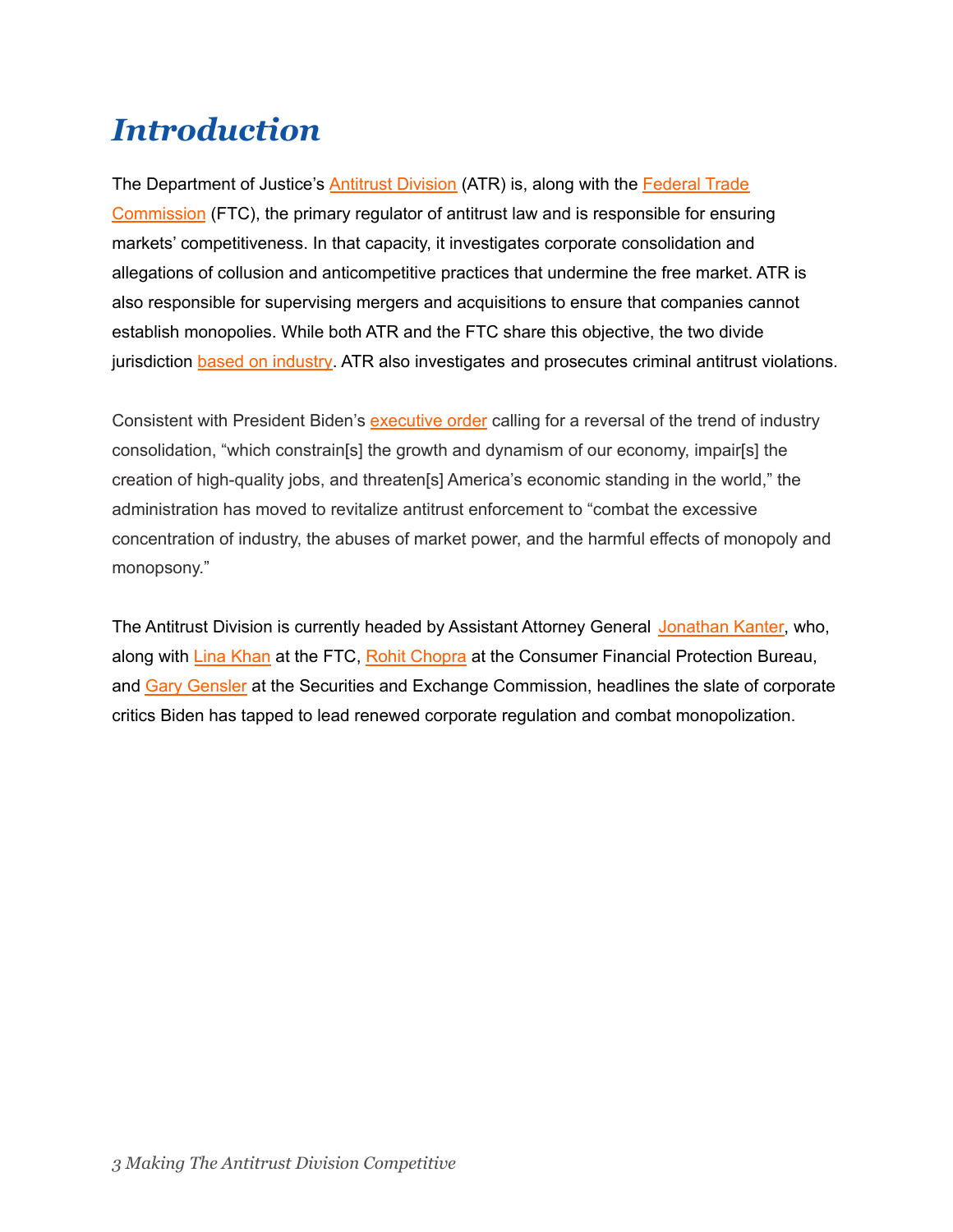# <span id="page-3-0"></span>*Capacity*

[Funding](https://www.justice.gov/doj/budget-and-performance) for the ATR has remained fairly flat over the past several years around \$163-167 million since fiscal year (FY) 2016, with the exception of FY 2021, when the division received an 11% increase in funding up to \$184 million. These numbers, and all monetary data throughout this report, are nominal, so this flatlining is not adjusted for inflation, meaning that in terms of spending power the budget actually decreased. Staffing levels, however, saw an even more significant dropoff over the same time period. In FY 2017, ATR leadership appointed by former President Obama requested a \$15 million budget increase as well as boosting staff from 830 (of which 380 were attorneys) to 982 (of which 478 would be attorneys). This would have represented an 18% increase in total staff and a 26% increase in the number of attorneys. However, Trump's anti-regulatory imperative and sequestration gutted the request: the division was allocated \$300,000 less than in the previous year. As a result, staff levels first stagnated then fell precipitously over the remaining years of the Trump administration, to a low of 635 total staff and 335 attorneys in FY 2020.



**ATR Budget vs. Fiscal Year** Existing allocation before new budgets

**Fiscal Year** 

Source: Department of Justice [Management Division](https://www.justice.gov/archives/jmd/justice-management-division-archive) Archives, Budget and Performance Summaries (2013-2014);Department of Justice [Budget and Performance](https://www.justice.gov/doj/budget-and-performance) Summaries (2015-2022)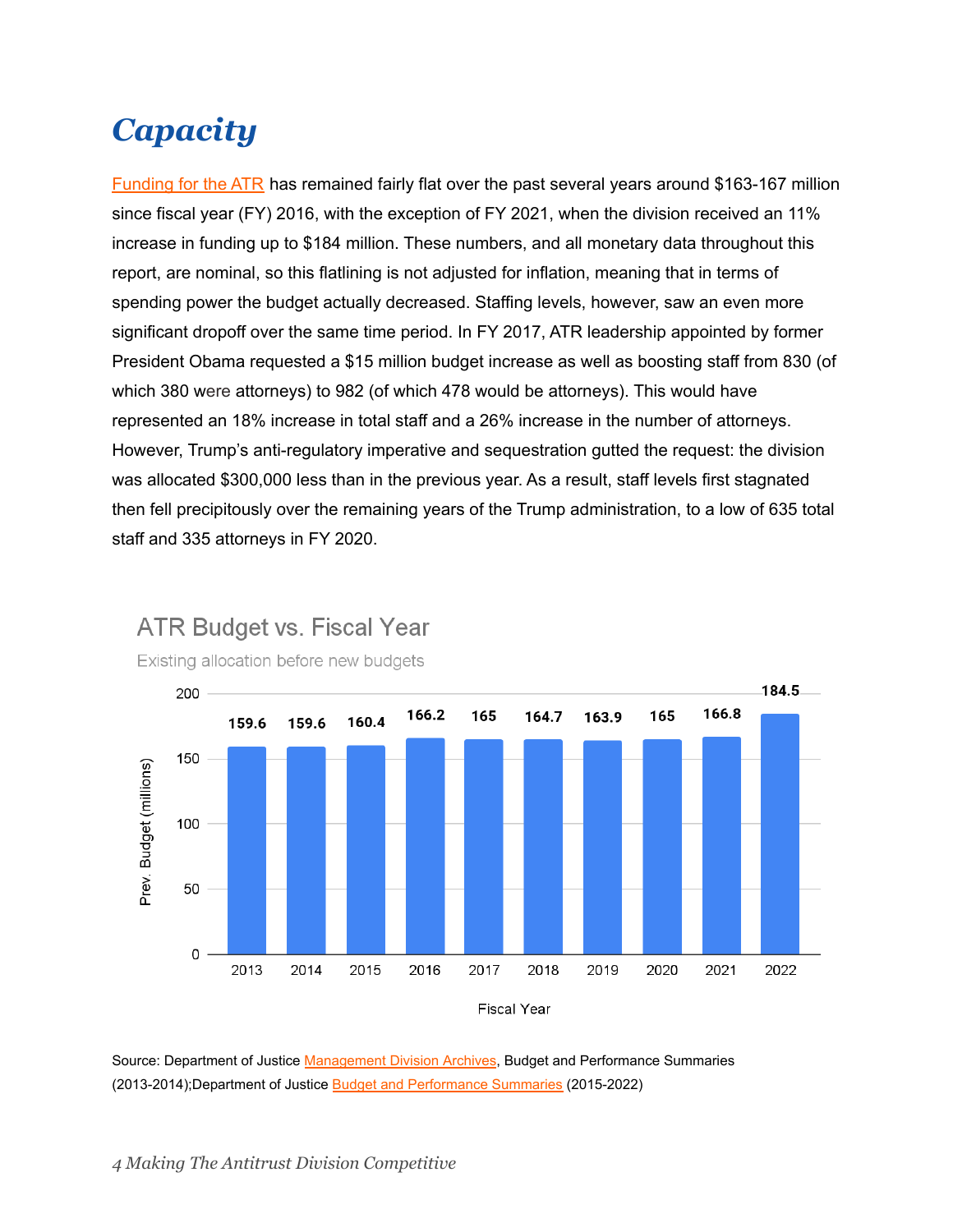#### ATR: Existing Staff, Requested Staff, Existing Attnys and **Requested Attnys**



Source: Department of Justice [Management Division](https://www.justice.gov/archives/jmd/justice-management-division-archive) Archives, Budget and Performance Summaries (2013-2014);Department of Justice [Budget and Performance](https://www.justice.gov/doj/budget-and-performance) Summaries (2015-2022)

The recent 11% uptick in funding is a welcome sign, but the ATR is still less well staffed than it was at the end of the Obama administration in 2016 and even further below the level ATR requested in 2017. And while the ATR's budget and staffing floundered, corporations the division is charged with regulating went on buying sprees, creating more [concentrated](https://www.nytimes.com/2018/06/17/opinion/big-business-mergers.html) major [industries](https://www.nytimes.com/2018/06/17/opinion/big-business-mergers.html), leading to the high prices and weak supply chains Americans deal with today.

The current capacity at ATR is out of line with recent historical levels; since FY 1995, ATR had between 780 and 880 employees every year (with the exception of a decrease in FY 2005, but the level rebounded immediately the next year) until the Trump budget cuts. Under the Trump cuts, ATR staffing levels fell to about where they were in Reagan's second term and to below 700 in multiple consecutive years for the first time since FY 1993-1994. For reference, in FY 1986 Reagan's ATR had 649 staff to manage competitiveness in an economy with a real [GDP](https://fred.stlouisfed.org/series/GDPC1#0) of just under \$8 trillion and a [population](https://data.worldbank.org/indicator/SP.POP.TOTL?locations=US) of roughly 240 million people (note that FY 1986 roughly corresponds to calendar year 1985 in these data, not 1986). In FY 2020, Trump's ATR had 665 staff to manage competition in an economy with a real GDP of \$19 trillion and a population of over 328 million. It seems implausible that an economy moving more than twice as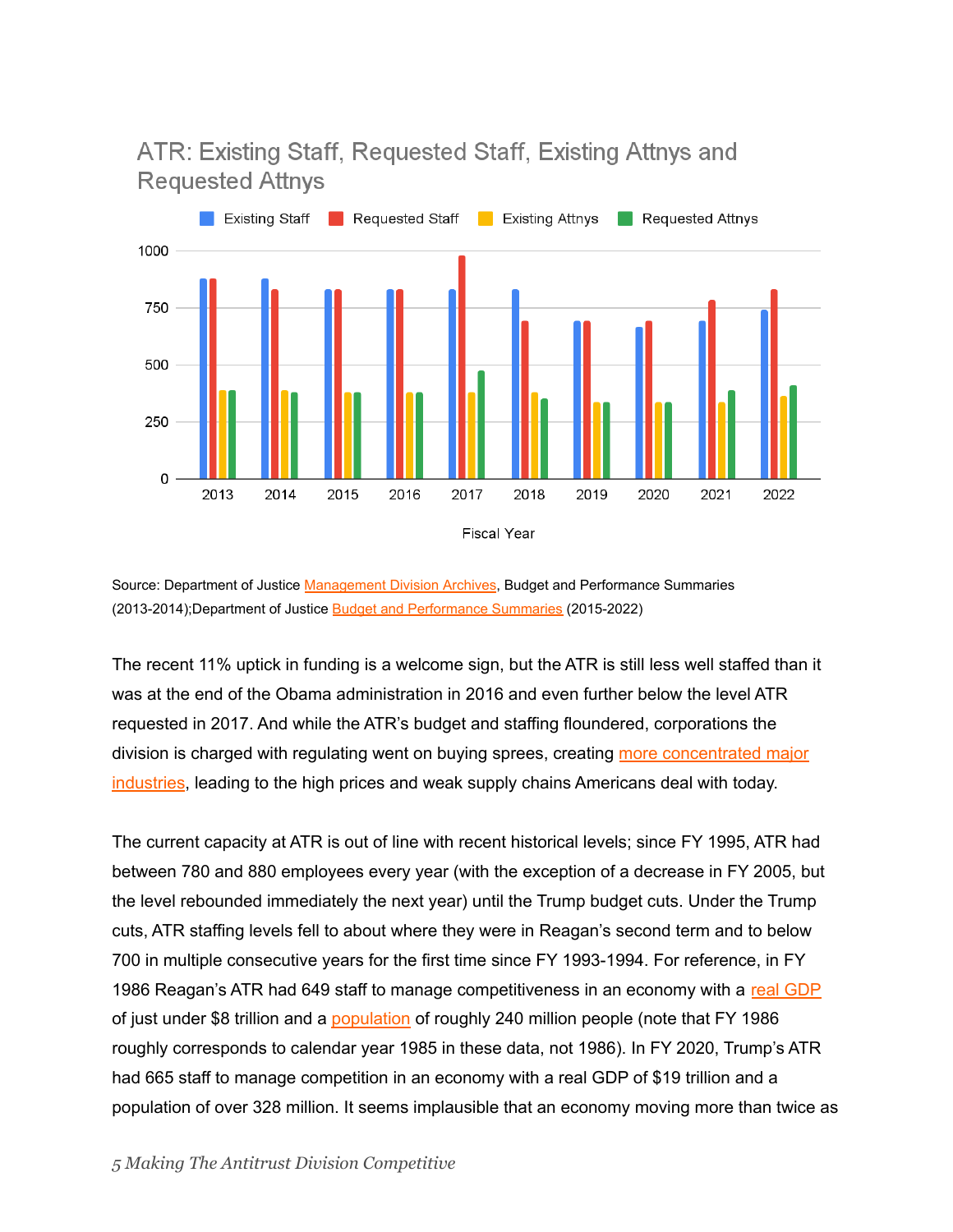much value and comprising 90 million more people would require only an additional 16 staff to manage large swaths of industrial and commercial behavior.

Added to that, the number of corporate transactions (proposed mergers and acquisitions) reported under the Hart-Scott [Rodino-Act](https://www.ftc.gov/enforcement/statutes/hart-scott-rodino-antitrust-improvements-act-1976) spiked from 2020 to 2021 to a level not seen since the late 90s. According to a joint [ATR/FTC](https://www.ftc.gov/news-events/press-releases/2022/01/ftc-and-justice-department-seek-to-strengthen-enforcement-against-illegal-mergers) press release, mergers more than doubled between 2020 and 2021. All told, the present situation is an Antitrust Division with fewer staff than they've had for most of the past 25 years dealing with the largest caseload in the past 20 years.



Source: Department of Justice [Budget Trend Data 1975-2003;](https://www.justice.gov/archive/jmd/1975_2002/btd02tocpg.htm) Department of Justice [Management Division Archives](https://www.justice.gov/archives/jmd/justice-management-division-archive), Budget and Performance Summaries (2005-2014); Department of Justice [Budget and Performance Summaries](https://www.justice.gov/doj/budget-and-performance) (2015-2022); Federal Trade Commission [Annual HSR Reports](https://www.ftc.gov/policy/reports/policy-reports/annual-competition-reports) to Congress

The massive upswing in transactions is all the more significant because of a change in the filing requirements from an [amendment](https://www.law.cornell.edu/uscode/text/15/18a) to the Hart-Scott-Rodino Act. When the amended HSR Act went into effect in 2001, the minimum threshold for being required to file was raised from \$15 million to \$50 million and, starting in 2004, was chained to GDP growth and revised annually. This is clearly reflected in the graph above, where reported transactions dropped dramatically following the shift in guidelines. Additionally, as noted in an article [published](https://www.americanbar.org/content/dam/aba/publishing/antitrust-magazine-online/2020/oct-2020/oct2020-bell-2.pdf) by the American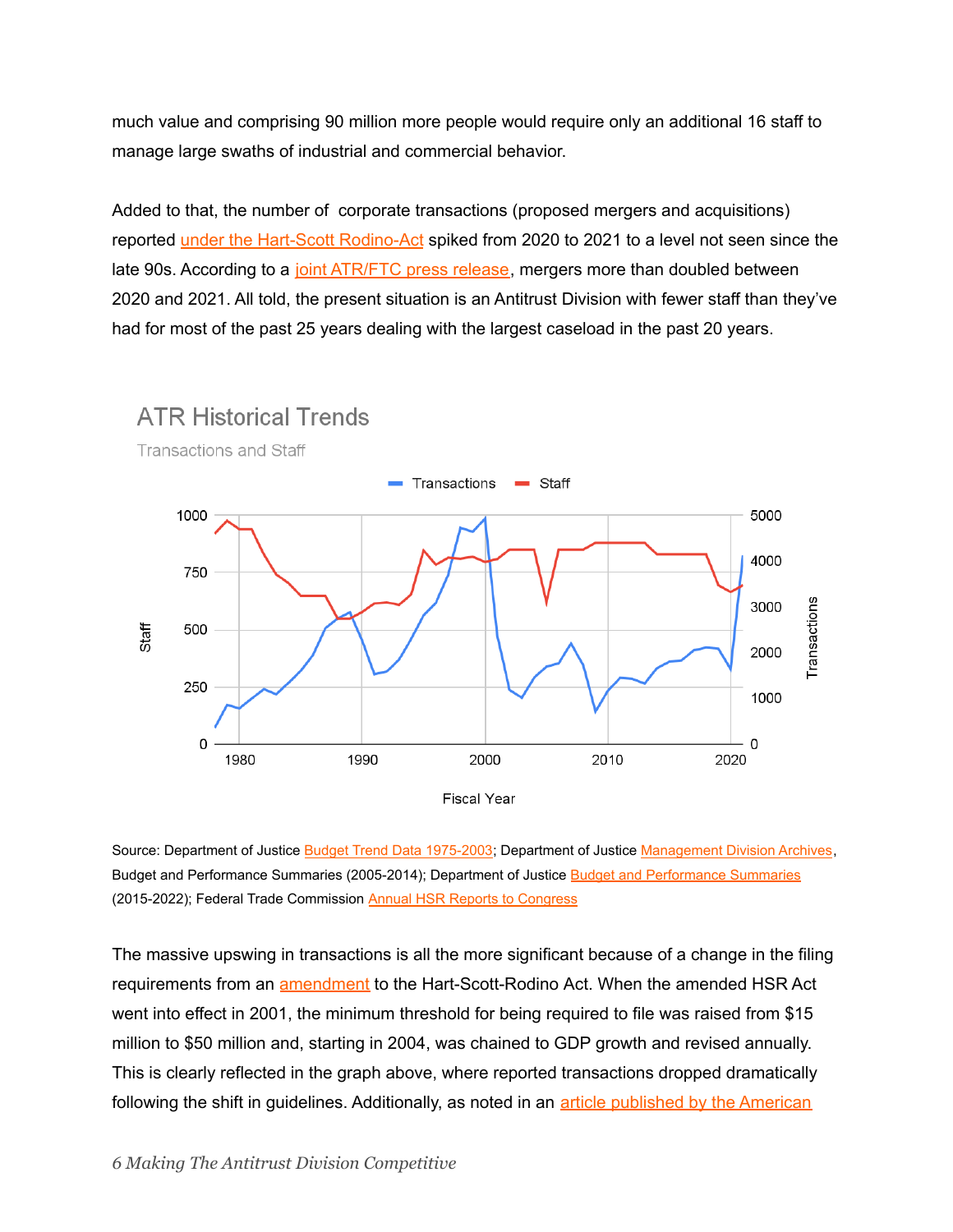Bar [Association](https://www.americanbar.org/content/dam/aba/publishing/antitrust-magazine-online/2020/oct-2020/oct2020-bell-2.pdf), there is evidence that the filing requirement has increased merger activity occurring just below the threshold, meaning that the current groundswell of mergers and acquisitions is in all likelihood underrepresented. While ATR does not have to review those mergers through the Hart-Scott-Rodino process, the division may still need to get involved when mergers below the threshold undermine competitive markets. As the same piece also notes, indexing the filing threshold to GDP rather than some measure of inflation has resulted in the requirement increasing by more than is necessary to account for adjustments in valuations. As it notes, "the size-of-transaction test is now [in 2020] \$94 million; the threshold would be \$76.4 million had it been indexed to the Consumer Price Index." Such a high threshold makes the sudden surge of reported transactions all the more significant.

Recently, thanks to this surge in corporate mergers and acquisitions and the Biden administration's zeal for antitrust enforcement, ATR has more work than ever. But corporations also noticed the turning tide of antitrust enforcement, spurring a recent [buying](https://www.cnbc.com/2022/01/22/amazon-microsoft-alphabet-set-more-deals-in-2021-than-last-10-years.html) spree, particularly for big tech companies, after the appointment of Lina Khan to head the FTC. The idea is that either tech companies get away with anticompetitive consolidation before regulators are fully staffed or they create court cases that can inconvenience regulation. Whatever the explanation, Amazon, Microsoft, and Alphabet (Google's parent company) all had more [acquisitions](https://www.cnbc.com/2022/01/22/amazon-microsoft-alphabet-set-more-deals-in-2021-than-last-10-years.html) in 2021 than in the [previous](https://www.cnbc.com/2022/01/22/amazon-microsoft-alphabet-set-more-deals-in-2021-than-last-10-years.html) decade. [Hart-Scott-Rodino](https://www.ftc.gov/enforcement/premerger-notification-program) notifications (HSR) – which corporations file to inform ATR and the FTC of companies' intent to merge – rose throughout 2021. This increase in consolidation is not isolated to 2021; between 2010 and 2019 the number of HSR filings [increased](https://www.ftc.gov/system/files/documents/reports/federal-trade-commission-bureau-competition-department-justice-antitrust-division-hart-scott-rodino/p110014hsrannualreportfy2019_0.pdf) by over 80% creating even more strain on ATR and the FTC's limited resources.

In addition to an increase in the volume of mergers and acquisitions, there is also evidence that the complexity of those cases has increased in recent years. As antitrust regulators take on cases with higher market valuations, that indicates more complicated suits as larger corporations, by their very nature, have more assets, liabilities, and financial relationships. As a [report](https://www.economicliberties.us/wp-content/uploads/2021/01/Courage-to-Learn_12.12.pdf) from the American Economic Liberty Project depicts, the value of mergers has been substantially higher after 2013 than in the years preceding 2013. This aligns with a trend of growing total merger valuations since at least FY 1993.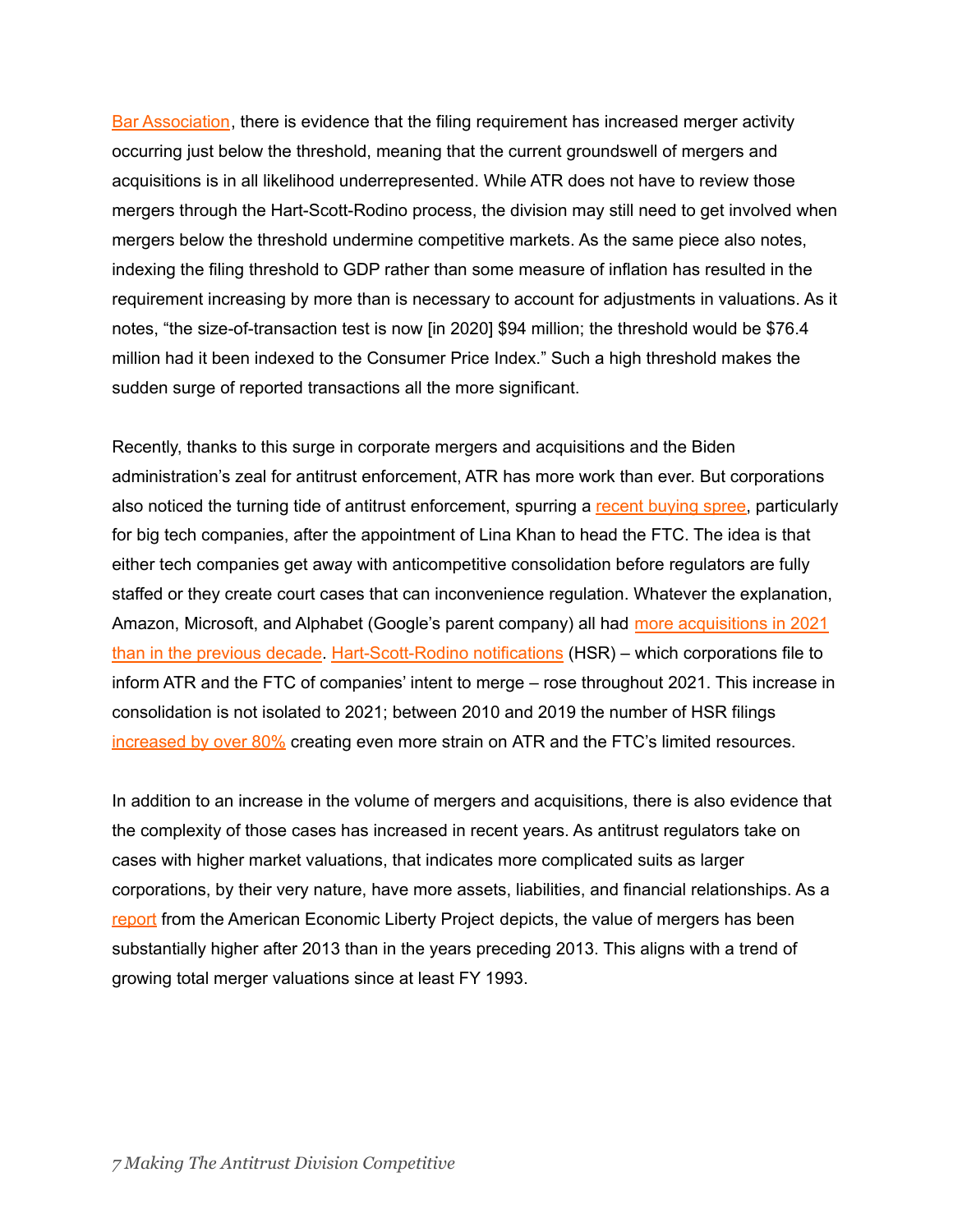

Source: American Economic Liberties Project [The Courage](https://www.economicliberties.us/our-work/courage-to-learn/) To Learn



Note: Annual HSR Reports 22-24, corresponding to FYs 1999-2001 included only relative numbers (i.e. more than x) and are therefore excluded.

Source: Federal Trade Commission [Annual HSR Reports](https://www.ftc.gov/policy/reports/policy-reports/annual-competition-reports) to Congress (Reports 21, 25-43)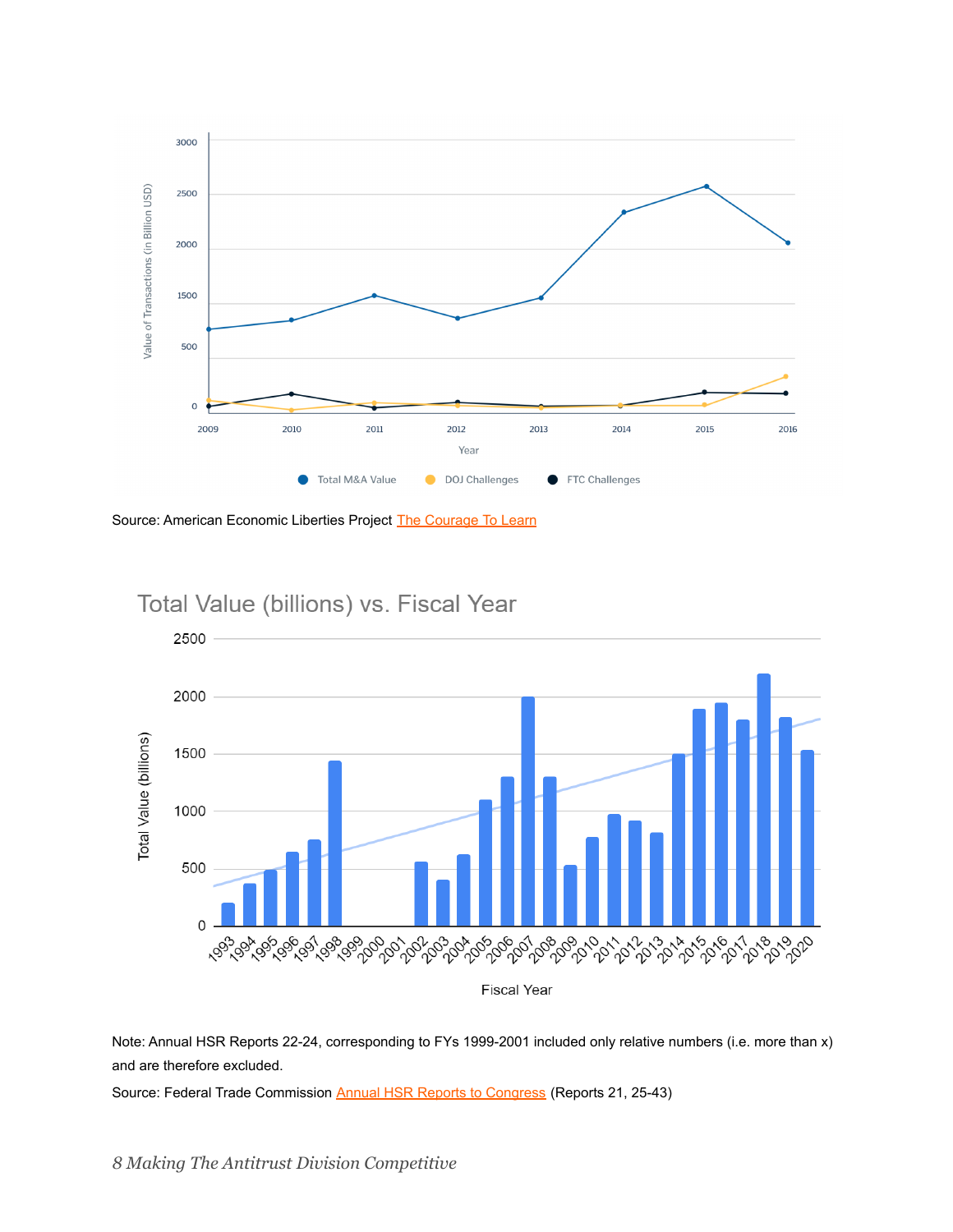In addition to the total valuation of mergers and acquisitions trending up significantly over the past 30 years, the average value of transactions reported has also climbed steadily, from roughly \$108 million in FY 1993 to a high of \$1.06 billion in FY 2016. Since FY 2014, the average value has been between \$870 million and slightly over \$1 billion every year.



Average Value (billions) vs. Fiscal Year

Note: Annual HSR Reports 22-24, corresponding to FYs 1999-2001 included only relative numbers (i.e. more than x) and are therefore excluded.

Source: Federal Trade Commission [Annual HSR Reports](https://www.ftc.gov/policy/reports/policy-reports/annual-competition-reports) to Congress (Reports 21, 25-43)

There is also a less obvious issue undermining ATR's capacity. Attorney General Merrick Garland is [preventing](https://prospect.org/justice/merrick-garland-is-undermining-biden-antitrust-strategy/) Assistant Attorney General Jonathan Kanter from staffing up his division, especially in terms of Deputy Assistant Attorneys General. Effectively, Garland is getting in the way of setting up an effective leadership structure in ATR, which is prohibiting Kanter's division from properly fulfilling its mandate of regulating corporate concentration. Additionally, as the Revolving Door Project's Max Moran noted, Garland has [reportedly](https://prospect.org/justice/merrick-garland-is-undermining-biden-antitrust-strategy/) pushed for appointing deputies under Kanter that actively oppose Kanter's vision, potentially impeding the Biden administration's antitrust agenda.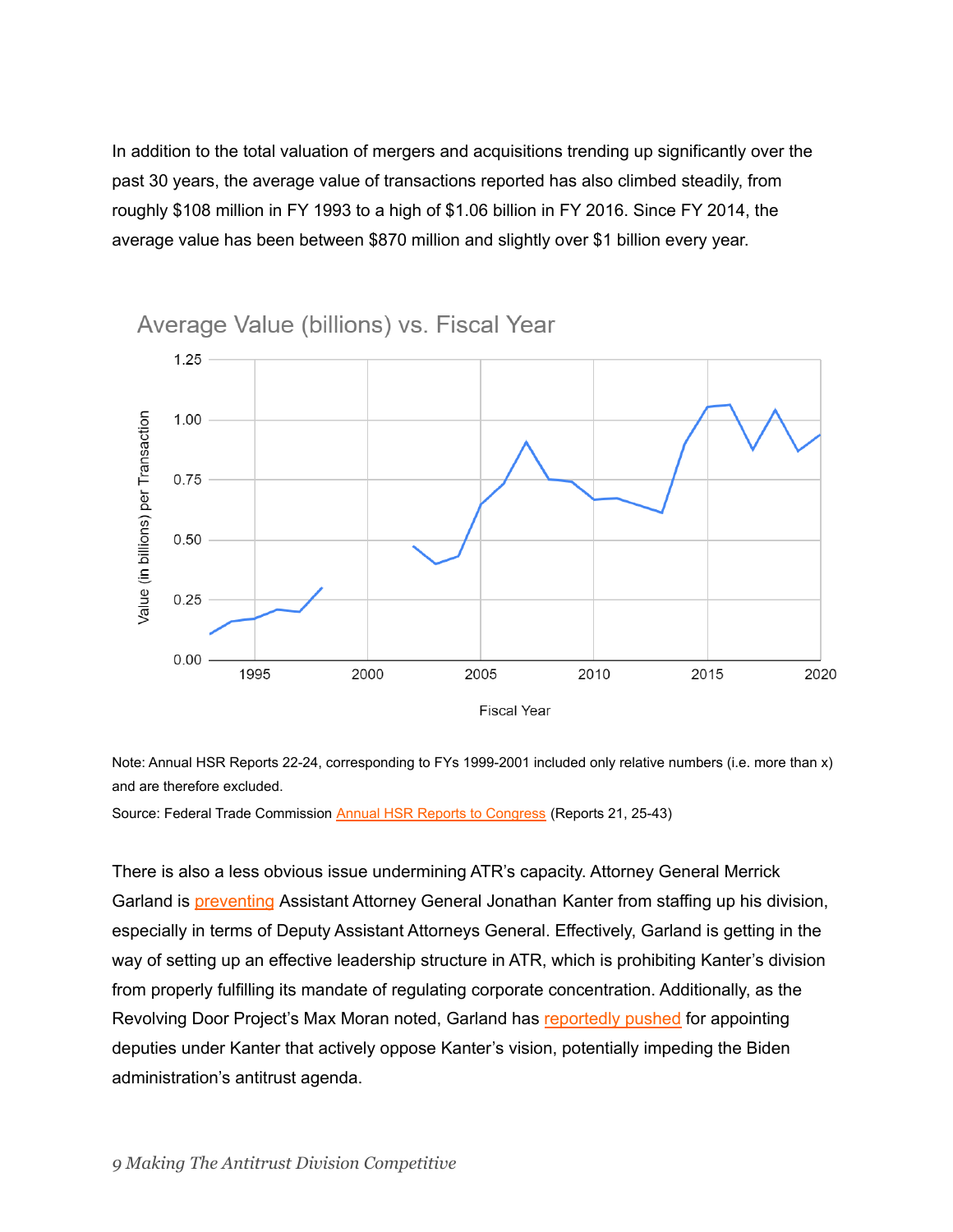# <span id="page-9-0"></span>*Impact on Operations*

Without proper resources and personnel, ATR has had and will continue to have issues implementing serious antitrust oversight. In December 2021, ATR announced that it was delaying [potential](https://www.politico.com/news/2021/12/23/apple-google-doj-delay-526072) suits against Apple and Google because of a lack of sufficient funding. As the Revolving Door Project's Eleanor Eagan [explained](https://prospect.org/economy/government-is-still-operating-under-trumps-budget/), the government is currently operating under continuing resolutions (CR) that hold funding levels from the final Trump budget constant. Given that those levels fall short of what was judged to be sufficient in 2017, and that the economy has grown and corporate concentration accelerated in the meantime, it follows that ATR is currently under-resourced to implement its agenda of more hands-on oversight under the Biden administration. Additionally, antitrust enforcement actions taken by ATR and the FTC have [failed](https://equitablegrowth.org/wp-content/uploads/2020/11/111920-antitrust-report.pdf) to keep [pace](https://equitablegrowth.org/wp-content/uploads/2020/11/111920-antitrust-report.pdf) with the increase in merger filings.

Democratic commissioners on the FTC have [specified](https://www.ftc.gov/system/files/documents/public_statements/1587163/p859910_concurring_statement_of_ac_slaughter_and_c_chopra_re_revised_hsr_thresholds.pdf) the need for additional experts to carry out investigations and litigation, noting "the amount of money the FTC spends on expert costs has risen dramatically over the last several years." As new technologies are developed, the antitrust investigations are bound to increase in complexity, necessitating additional resources for hiring more technologists, economists, and other experts. This creates a problem for ATR and FTC investigators as more and more subject matter experts are required for successful operations.

Besides investigating mergers and acquisitions, there are other actions that can be taken by a better resourced ATR. One seldomly used tool is the power to [retroactively](https://www.ftc.gov/policy/studies/merger-retrospectives) review transactions that had been allowed. This is one particular point where political support for antitrust (detailed in the next section) may be counterproductive. There is public agitation to apply heightened pressure to monopolists actively engaging in market abuses that are firmly entrenched in the media discourse: Facebook, Amazon, Google, meatpackers, oil companies, and the like. There is an emphasis on ongoing anticompetitive practices that consumers are regularly encountering. This may lead to a diversion away from other past consolidations worthy of review, simply because of political and Congressional pressure to focus on anti-competitive behavior that is still ongoing. It will increase pressure to review a select set of past acquisitions, which could decrease the breadth of cases that could be subject to retroactive review.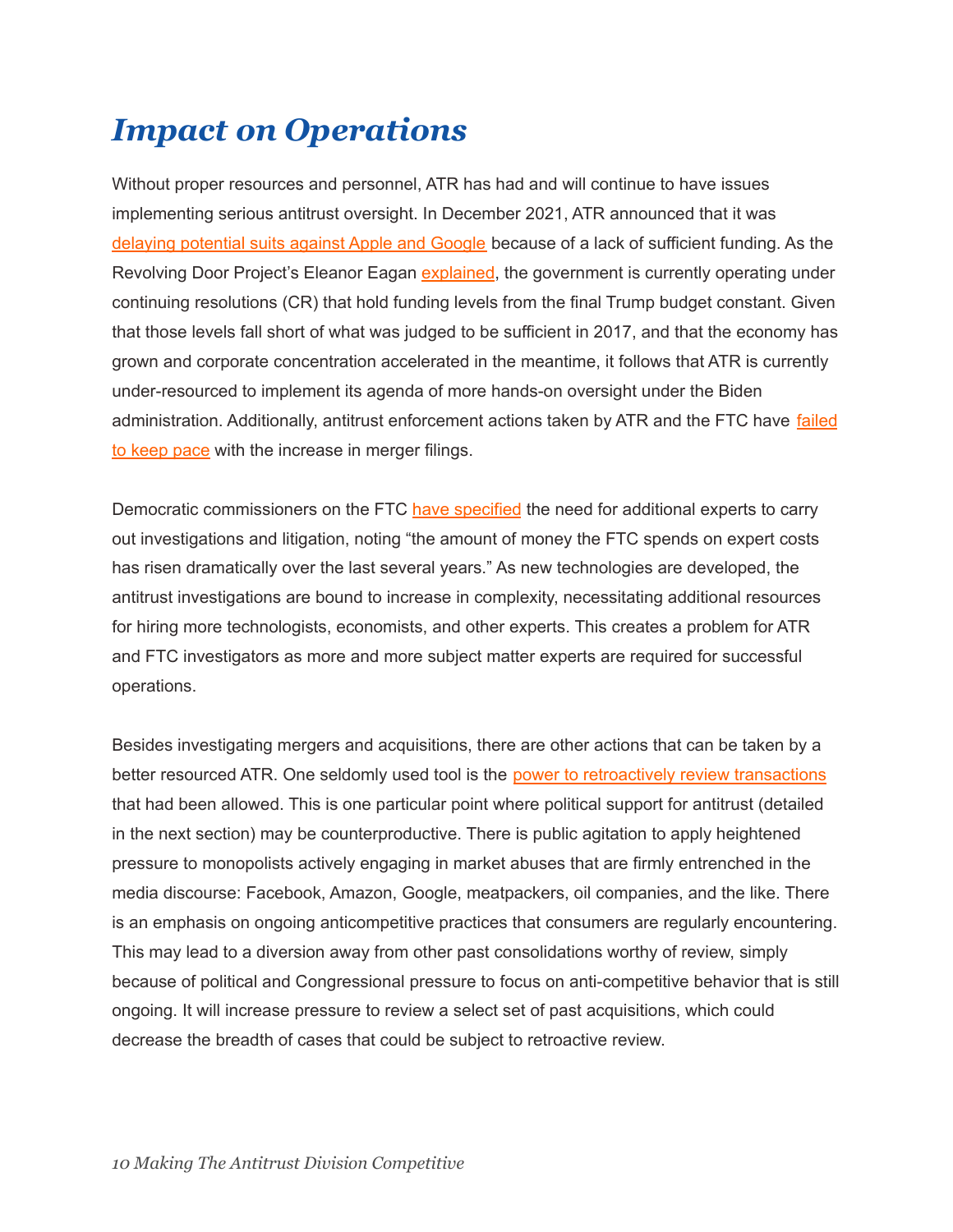Antitrust regulators have other tools that go beyond mergers and acquisitions as well. ATR has authority to pursue *criminal [charges](https://equitablegrowth.org/research-paper/the-state-of-u-s-federal-antitrust-enforcement/?longform=true)* under the **[Sherman](https://www.ourdocuments.gov/doc.php?flash=false&doc=51) Act** when companies engage in *[illegal](https://www.justice.gov/atr/antitrust-laws-and-you)* [anti-competitive](https://www.justice.gov/atr/antitrust-laws-and-you) activities. Such activities include creating artificial barriers to entry that keep competitors from entering a market and price-fixing (except in certain industries with antitrust exemptions), among other offenses. When prosecuting these violations, there are a range of consequences that can be deployed, including hefty fines, jail time, and individual charges for executives that were directly involved, as well as merely blocking companies from continuing these practices. Such actions are taken only rarely, but become more viable as more attorneys are kept on staff and more resources are available for criminal investigations.

Fines can be an especially powerful tool when they are able to be levied because they can create a positive feedback loop of additional funding. When ATR is funded sufficiently to levy them, those fines can be a significant source of revenue. And while increased staffing is needed regardless, even austerity lovers in Congress should be aware that when they allocate resources to ATR, the division might well bring in more money in fines than its new appropriations. For example, in 2017 alone ATR collected massive [fines](https://www.justice.gov/atr/sherman-act-violations-yielding-corporate-fine-10-million-or-more) of \$925 million from Citicorp, \$650 million from Barclays, \$550 million from JP Morgan Chase, and \$395 million from the Royal Bank of Scotland. That adds up to \$2.52 billion from the four largest fines assessed in a single year. That would be enough to entirely offset 12 years at the 2022 budget level requested by the division and still bring in additional revenue. While this level of revenue from fines cannot be expected to be an annual occurrence, even one fine in this range every 3-5 years could offset costs, especially combined with smaller fines.

Another key tool available to ATR in criminal enforcement is its leniency [program](https://www.justice.gov/atr/leniency-program), where a member of a cartel can gain immunity to prosecution in exchange for reporting the existence of the cartel and its other members. The Antitrust Division [considers](https://www.justice.gov/atr/leniency-program) this to be its "most important" investigative tool for detecting cartel[s]." This is an instance where effectiveness will increase as the threat of prosecution becomes more real. When companies view the benefits of forming cartels as greater than the risk of ATR criminal investigations, there is no reason for any cartel member to turn on the others. But raising the risk of criminal charges can tip the scales in that cost-benefit analysis towards aiding ATR investigators. And the most surefire way to increase that risk is by creating a well staffed, heavily resourced Antitrust Division.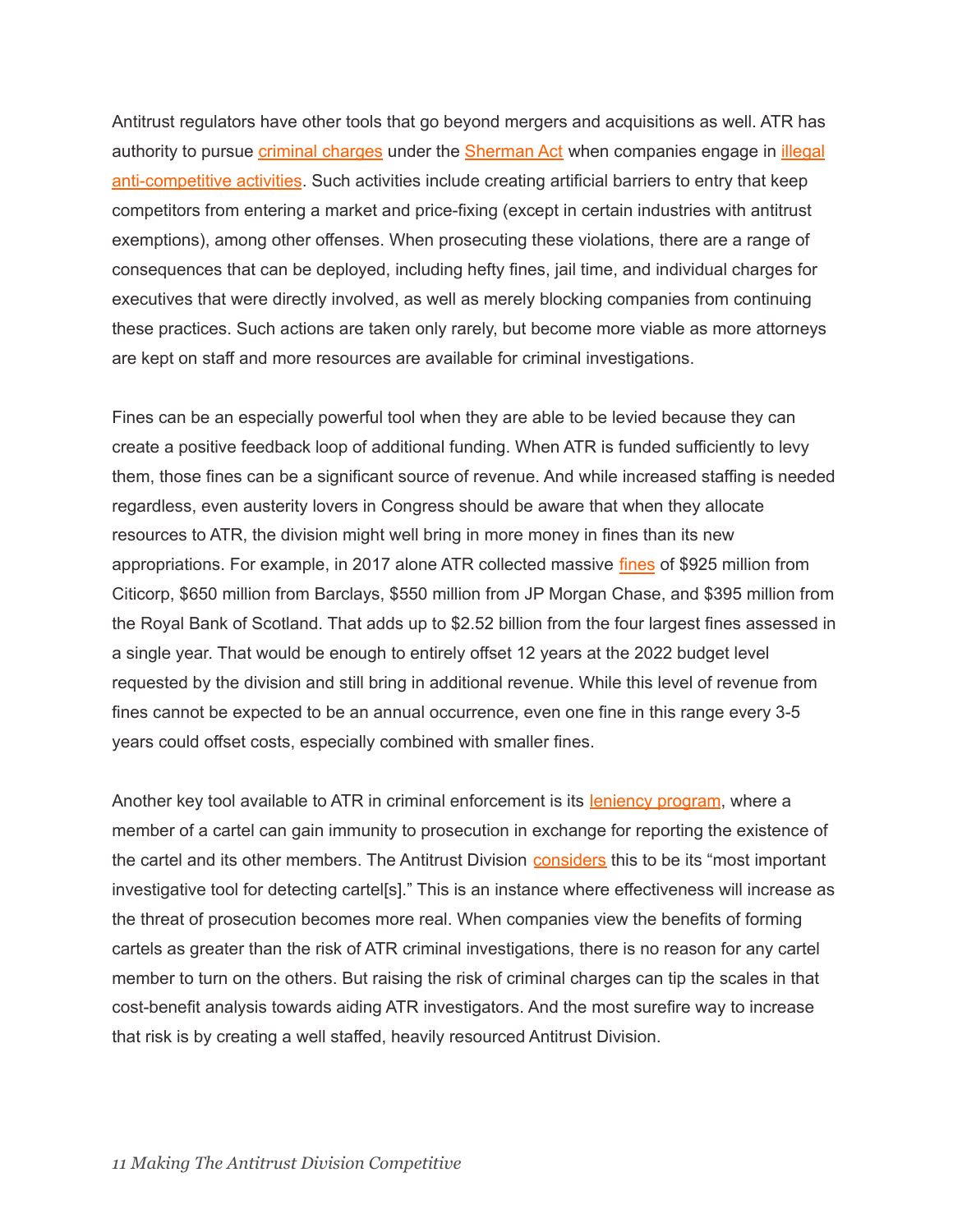ATR also has authority over civil non-mergers, which is a broad category that encompasses most anticompetitive activities that are neither a specific criminal offense nor an acquisition. Non-merger civil cases are under the authority of the division's Civil [Conduct](https://www.justice.gov/atr/civil-conduct-task-force) Task Force (CCTF) which has broad investigative and prosecutorial authority, fields complaints from the public about allegations of anticompetitive practices, and manages timelines of non-merger work to ensure that mergers do not "overtake the Division's ability to move forward our priority civil conduct investigations." ATR also has several industry-specific offices with narrower jurisdiction over specific types of goods and services. These offices tend to be tailored primarily for large, omnipresent industries like [healthcare,](https://www.justice.gov/atr/about-division/hcp-section) the [financial](https://www.justice.gov/atr/about-division/ffb-section) sector, and [communications](https://www.justice.gov/atr/about-division/mec-section) and media. These offices work on both mergers and civil non-mergers.

As the CCTF's mission implies, scarce staffing requires a balance to be struck between merger and non-merger civil enforcement. Given the abnormally high numbers of mergers and acquisitions, ATR could well find themselves in a precarious balancing act where a number of serious civil non-merger cases are forced to go unaddressed because of limited capacity.

One of the FTC and ATR's most commonly used tools is imposing conditions on mergers. As CFO – a publication targeted to finance executives – [notes](https://www.cfo.com/risk-compliance/legal/2022/02/legal-antitrust-enforcement-mergers-doj-kanter-remedies/): "Under existing guidelines, the DOJ favors structural remedies (divestitures of businesses or assets by the merging firms) over behavioral remedies (restraining the merged firm's conduct or pricing authority)." In this approach, rather than actively aiming to block consolidation, antitrust regulators force companies to change the terms of the purchase agreement, forcing companies to offload certain assets, sell off subsidiaries, or exclude certain parts of the purchase. An outspoken opponent of using this mechanism, John [Kwoka,](https://equitablegrowth.org/people/john-kwoka/) is now the chief economist at the FTC and a key adviser to Chair Lina Khan, potentially indicating willingness in the Biden administration to move away from the process. Kanter has also noted his [qualms](https://www.cfo.com/risk-compliance/legal/2022/02/legal-antitrust-enforcement-mergers-doj-kanter-remedies/) about this approach. However, any move away from reliance on such practices will be limited by the resources on hand at the FTC and ATR. If regulators remain underfunded and understaffed, a large number of divestitures will be a necessity because they are less taxing in terms of labor.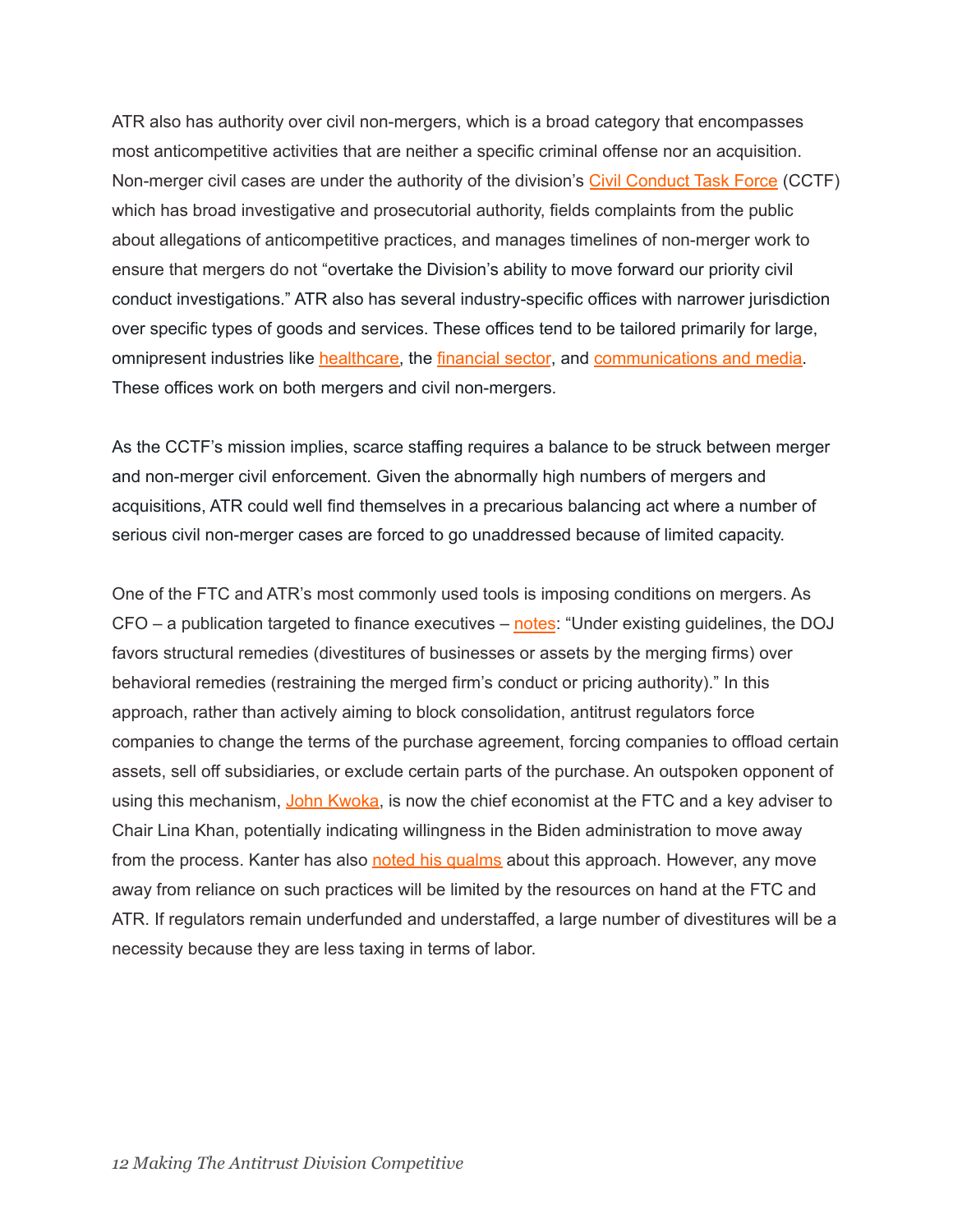## <span id="page-12-0"></span>*The Consequences of Capacity*

In addition to being unable to fulfill their mandate, capacity shortfalls at ATR have another harm: corporations knowing that ATR is unable to regulate them. Despite signals of a crackdown on anticompetitive behavior, most industries see this as a minimal threat and are largely [continuing](https://www.barrons.com/articles/mergers-booming-us-regulators-crackdown-51642534456?tesla=y) [business](https://www.barrons.com/articles/mergers-booming-us-regulators-crackdown-51642534456?tesla=y) as usual – mergers and all. Effective regulation has two key mechanisms: threat and enforcement. The FTC and ATR have been meek and underfunded for so long that their threats are no longer seen as entirely credible, which negates the deterrent effect that Biden's strong anti-monopoly stance could have.

ATR's capacity shortfalls have not gone unnoticed by businesses. As the head of mergers and acquisitions at Sullivan and Cromwell [said,](https://www.barrons.com/articles/mergers-booming-us-regulators-crackdown-51642534456?tesla=y) a handful of firms will be deterred by the risk of antitrust enforcement but "the vast majority of transactions will move forward and all but a select few will ultimately close." Lawyers at Sheppard Mullin also [noted](https://www.antitrustlawblog.com/2022/02/articles/government-merger-and-civil-conduct-investigations/looking-ahead-to-tougher-merger-guidelines-and-enforcement/) that while companies should start preparing for greater scrutiny, "inasmuch as the enforcers remain 'severely under-resourced,' they will likely have to continue to selectively pick and choose which mergers to investigate and potentially challenge." Law360 has [reported](https://www.law360.com/articles/1458660/limited-resources-will-test-doj-preference-for-merger-suits) that "Antitrust professionals" believe that Kanter's more aggressive enforcement will be "tempered by limited government resources." Clearly corporations are not overly concerned about Biden's antitrust enforcement.

Although antitrust enforcers are known for an [aversion](https://theintercept.com/2015/12/16/why-are-drug-monopolies-running-amok-meet-deborah-feinstein/) to costly litigation necessitated by budgetary constraints (a fact which corporations use to their advantage), increased funding would allow the agency to hire more attorneys to carry out challenges in court. If ATR were a private law firm, it would have been the 129th largest by lawyer headcount in the United States in 2018, according to data from [PublicLegal](https://www.ilrg.com/nlj250?). The legal team responsible for regulating competition in multibillion dollar industries – including oversight of behemoths like Apple – is not even remotely close to cracking the top 50 law firms by number of attorneys. Moreover, some of the firms that are at the top are frequently involved in representing corporations being targeted by antitrust complaints. For instance, Norton Rose Fulbright is number 3 (3376 attorneys), Jones Day is number 6 (2518 attorneys), and Kirkland and Ellis is number 7 (2307 attorneys). Even though that includes lawyers who work outside of antitrust, those lawyers could still provide help with administrative and discovery processes. BigLaw firms also recently [moved](https://news.bloomberglaw.com/business-and-practice/big-is-bad-antitrust-explosion-propels-cadre-of-top-law-firms) to expand their [antitrust](https://news.bloomberglaw.com/business-and-practice/big-is-bad-antitrust-explosion-propels-cadre-of-top-law-firms) outfits, anticipating more work under the Biden administration. For the same year, ATR had 335 attorneys. Even with the highest number of attorneys the division ever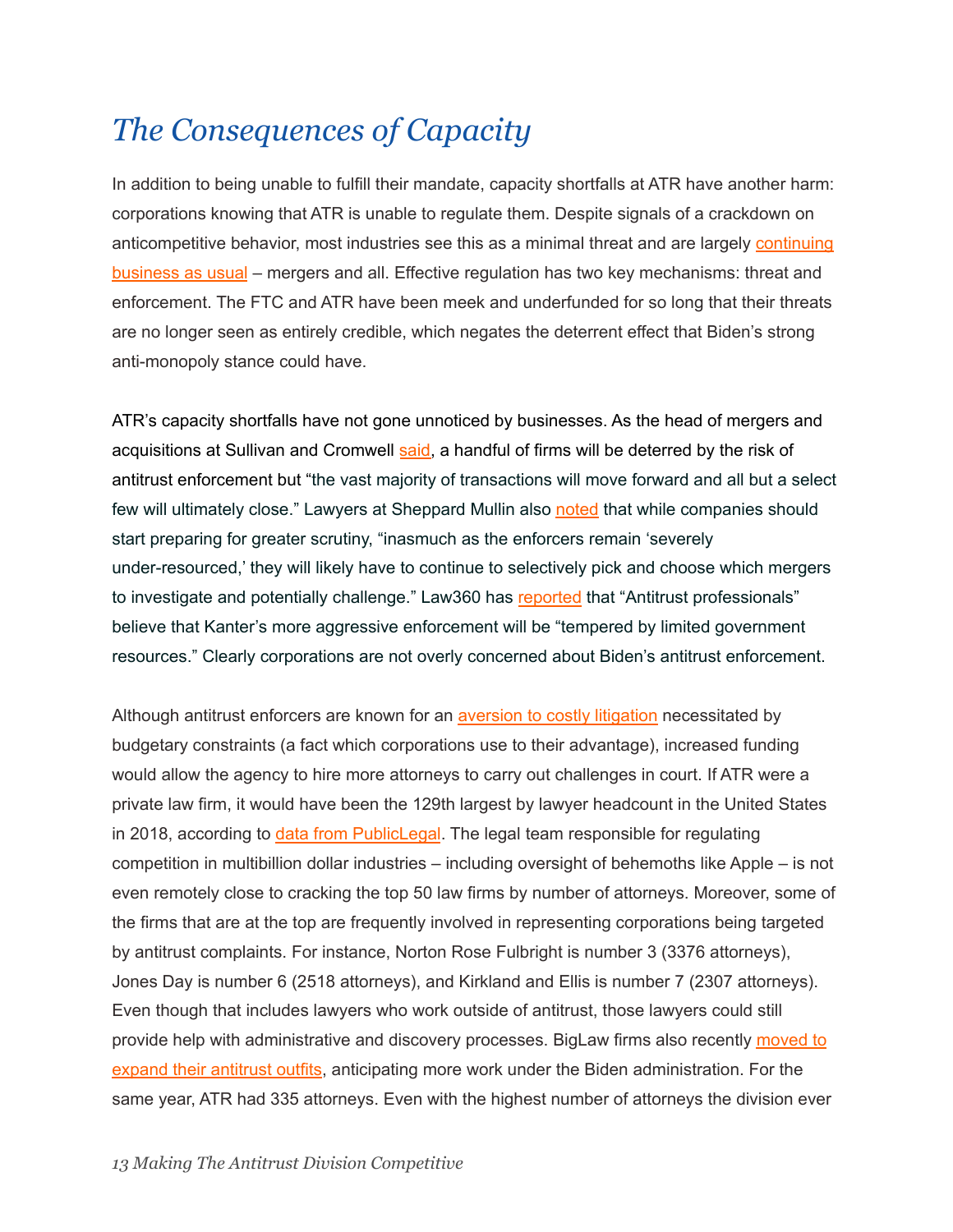requested (in that 2017 budget request), ATR would still barely have been in the top 100 (96th). Increasing ATR's funding would give megacorporations and their BigLaw allies less of an edge in legal proceedings, which could go a long way in making regulators less timid.

With corporations undeterred by what they see as a fairly minimal threat of enforcement, the existing trends of consolidation of market share and by extension capital and wealth will be able to continue largely unabated. Besides this undermining a large part of Biden-era industrial policy, it will impair ATR's ability to protect consumers and small businesses. As a consequence, small businesses will continue to be exposed to market exploitation that can drive them out of the market and consumers will be left at the mercy of predatory pricing and other abuses. As ATR [notes](https://www.justice.gov/atr/antitrust-laws-and-you), the division can save consumers millions or even billions of dollars each year through enforcing competition standards. But when the enforcement needed exceeds the resources available, real financial harms can go unaddressed.

One way that a strong ATR is especially useful in protecting small businesses and consumers is by setting the ground for class action lawsuits. ATR investigations can at the very least provide important information on corporate behavior that plaintiffs need to build strong cases. But helping the aggrieved parties can go much further than that. If an investigation is successful in finding wrongdoing, it can often result in some level of illegal behavior becoming a matter of fact for future legal proceedings, which makes class action lawsuits far more tenable. Additionally, when criminal charges are brought by ATR, there is a built-in mechanism for those harmed by the anticompetitive abuses to recover damages. As John Connor explains in his [account](https://www.jstor.org/stable/1349749) of the lysine pricing [scandal](https://www.jstor.org/stable/1349749) of the mid-1990s, "When criminal guilty pleas are entered, injured private parties usually bring a civil class-action suit seeking treble damages under the Sherman Act." In that particular case, a class action suit was settled prior to the conclusion of the criminal investigation. But that itself is indicative of the benefits of enforcement; with the threat of criminal penalties looming, settling class action lawsuits becomes more appealing, since the suits will only gain leverage if they wait until the criminal penalties are meted out. This can increase the aggrieved parties' bargaining power.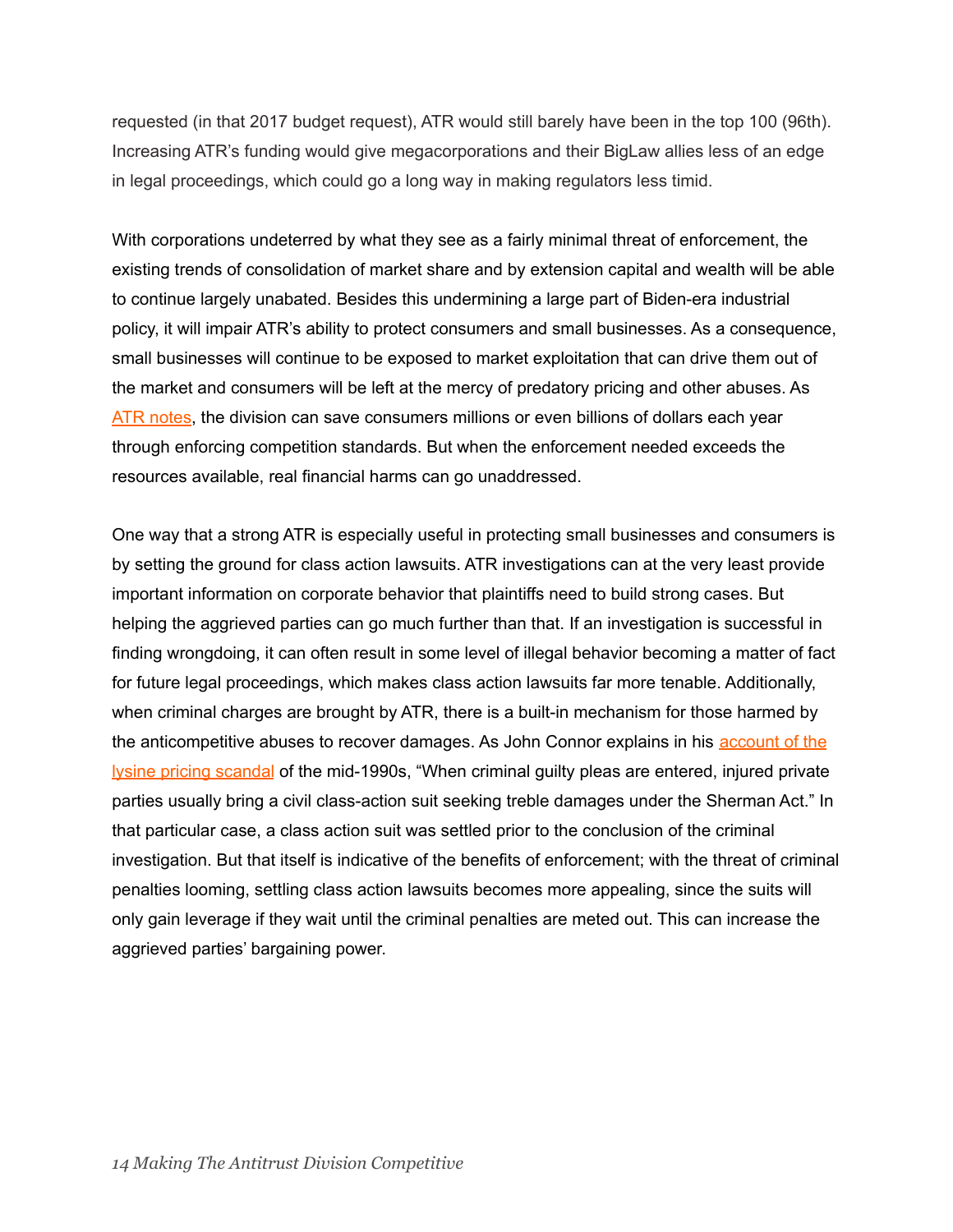### <span id="page-14-0"></span>*Moving Forward*

The Biden White House has [adopted](https://www.whitehouse.gov/briefing-room/presidential-actions/2021/07/09/executive-order-on-promoting-competition-in-the-american-economy/) a much more stringent stance on antitrust policy than the U.S. has seen in decades. In the face of rampant inflation, the administration turned to [antitrust,](https://www.nytimes.com/2021/12/25/business/biden-inflation.html) arguing that rising prices are, at least in part, being driven up by corporate price-gouging. Biden has issued especially pointed rebukes of the highly consolidated [meatpacking,](https://www.whitehouse.gov/briefing-room/statements-releases/2022/01/03/fact-sheet-the-biden-harris-action-plan-for-a-fairer-more-competitive-and-more-resilient-meat-and-poultry-supply-chain/#:~:text=The%20Biden%2DHarris%20Administration%20will%20strengthen%20the%20rules%20that%20protect,by%20the%20meatpackers%20and%20processors.) [shipping,](https://www.whitehouse.gov/briefing-room/presidential-actions/2021/02/24/executive-order-on-americas-supply-chains/) and [oil](https://www.politico.com/news/2021/11/17/biden-ftc-investigate-oil-gas-companies-522804) industries.

Biden is not alone in this renewed opposition to corporate hegemony; there is mounting pressure from both progressives and [conservatives](https://www.cnbc.com/2021/06/24/-big-tech-antitrust-debate-odd-alliances-form-and-party-fractures-show.html) to enforce antitrust laws more strictly. One fairly unheralded piece of legislation (at least for those who don't follow antitrust very closely) passed through the House of Representatives in the Fall of 2021: The Ocean Shipping Reform Act of 2021. This act would revise federal antitrust exemptions for ocean shipping companies and give the Federal Maritime Commission additional regulatory authority. The OSRA 2021 passed with [enormous](https://prospect.org/economy/inflation-fighting-bill-you-dont-know-about/) bipartisan support. Recently, several antitrust bills have been passed by the senate with bipartisan support, although House [Republicans](https://www.vice.com/en/article/4av4yb/the-gop-response-to-a-suite-of-major-antritrust-bills-is-unhinged) do not seem enthused by [them](https://www.vice.com/en/article/4av4yb/the-gop-response-to-a-suite-of-major-antritrust-bills-is-unhinged). There is also legislation introduced by Senators Klobuchar (D-MN) and Grassley (R-IA) that targets big tech [companies](https://techcrunch.com/2022/01/20/tech-antitrust-self-preferencing-bill-american-innovation-and-choice-online-act/?guccounter=1&guce_referrer=aHR0cHM6Ly93d3cuZ29vZ2xlLmNvbS8&guce_referrer_sig=AQAAAGr3XMol972ZOwJziM90j7RTaUrS7TccC5w_Vy1jexSvLNVtZ16hFPX2yG3b4Mjs5Kx7VOK14lKM2MbiVJANuznu9oeRJNsOY_IWMlAxZni1B-38U8nCU93n2jwe4ZHTWeUoSKyU3SjRRWOUxfFHoeMVeGkSX9Z6SYHu0TfBk_RT) that leverage platforms they run to promote their own products.

There is also some good news in terms of additional funding. Senators Klobuchar and Grassley also introduced the Merger Filing Fee [Modernization](https://www.klobuchar.senate.gov/public/index.cfm/2021/6/klobuchar-grassley-bill-to-provide-antitrust-enforcers-additional-resources-passes-senate) Act, which changes the fee structure, including making it much steeper for larger [transactions](https://www.antitrustalert.com/2021/06/senate-passes-bill-to-substantially-increase-hsr-merger-filing-fees-for-deals-greater-than-5-billion/). That bill passed the Senate in June of 2021. While it does not expand staff or provide additional resources directly, it will give the FTC and ATR more funding as mergers and acquisitions are filed. A version of the bill has also cleared its first [procedural](https://time.com/6116953/antitrust-reform-big-tech-congress-biden/) hurdle in the House with some bipartisan support.

This increase in appetite for antitrust enforcement is also reflected in the ATR budget request for fiscal year 2022. ATR requested an additional \$16.7 million, and wants to increase its staff from 740 (363 attorneys) up to 830 (412 attorneys). Given the bipartisan support for increased scrutiny and the previous budget allocation, it is not unlikely that ATR will get most of what they have requested. However, even if they get everything they ask for, ATR will still be below the capacity levels the division felt it needed in 2017, before the recent surge in merger filings and before a president who made antitrust a signature facet of his executive economic policy. As the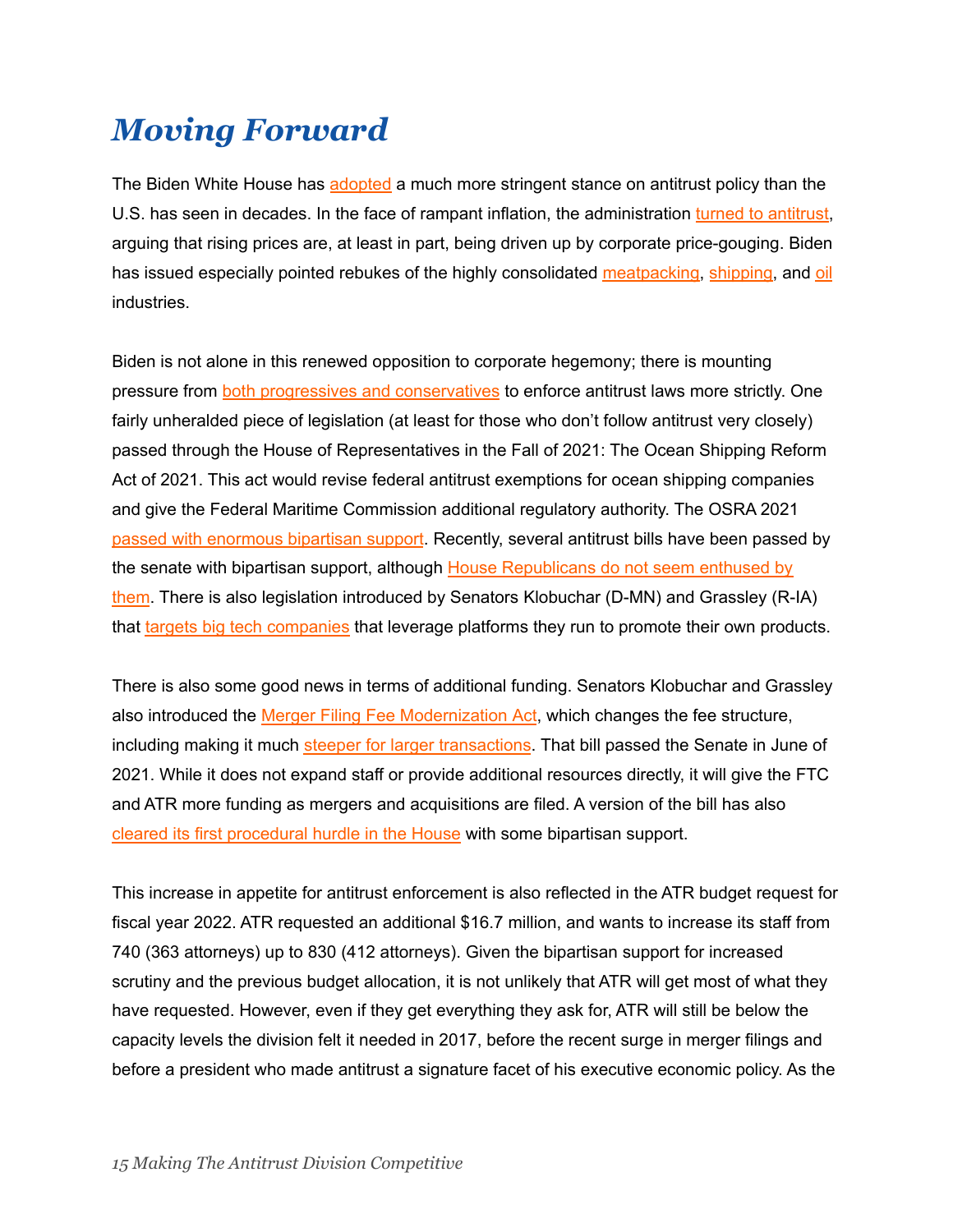economy has continued to grow and become more consolidated, the level requested in 2017 is surely a significant underestimate.

There is one prominent opposition front to increasing antitrust enforcement: monopolies. Monopolists and their allies have ramped up [criticism](https://mattstoller.substack.com/p/big-tech-tries-to-defund-the-police) of Congressional and executive measures that would increase capacity for ATR and the FTC. While groups like the Chamber of Commerce and other megacorporation mouthpieces are against antitrust enforcement generally, and have focused their critiques on Lina Khan, going so far as to *[initiate](https://www.wsj.com/articles/ftc-khan-us-chamber-11637288699) a "war"* on the FTC, there have also been [attacks](https://newrepublic.com/article/163496/lina-khan-jonathan-kanter-monopoly) levied at Kanter. The companies most likely to be targeted by antitrust have also ramped up [lobbying](https://www.washingtonpost.com/technology/2022/01/17/big-tech-oversight-project-antitrust/) efforts in recent years: Amazon alone spent \$18 million in 2020. Big tech companies have also launched an [all-out](https://www.washingtonpost.com/politics/2022/01/10/meet-tech-trade-group-outspending-trump-facebook-ads/) [ad](https://www.bloomberg.com/news/articles/2021-12-03/big-tech-and-antitrust-champions-vie-over-small-business-claims) [blitz](https://www.wsj.com/articles/big-tech-and-foes-spar-over-bill-to-curb-market-power-of-dominant-internet-platforms-11642586401) to try and win in the court of public opinion. However, these efforts so far seem to be [falling](https://www.axios.com/big-tech-ceos-lobby-antitrust-bill-8e300451-8997-4e3e-8ae0-700d13708091.html) on deaf ears. The political tide remains firmly against large [corporations](https://mattstoller.substack.com/p/big-tech-tries-to-defund-the-police) and, as a joint Data for Progress/Revolving Door Project Corporate Crackdown [report](https://www.filesforprogress.org/datasets/2021/11/dfp_corporate_crackdown_project.pdf) found, the public strongly supports more aggressive antitrust enforcement.

In the summer of 2021, Democrats noticed the funding issues for both ATR and the FTC and allocated an additional \$1 billion over 10 years split [between](https://www.politico.com/newsletters/morning-tech/2021/12/20/bidens-big-bill-is-dead-what-tech-provisions-might-live-on-799572) the FTC and DOJ earmarked for antitrust enforcement. However, the added funding was rolled into the flagship Build Back Better Bill (BBB). Since Senator Joe Manchin (D-WV) [killed](https://www.businessinsider.com/joe-manchin-kills-biden-social-spending-bill-build-back-better-2021-12) BBB, the White House and Democrats have not pursued the same kind of aggressive spending increases, for antitrust and in general. One Democratic aide told [Politico](https://www.politico.com/newsletters/morning-tech/2021/12/20/bidens-big-bill-is-dead-what-tech-provisions-might-live-on-799572) that they still expected some additional funding rolled into other legislation. However, the government hiring process cannot even begin until the president signs an increase in funds into law, and so the clock is ticking in order to see improved enforcement capacity during this presidential term.